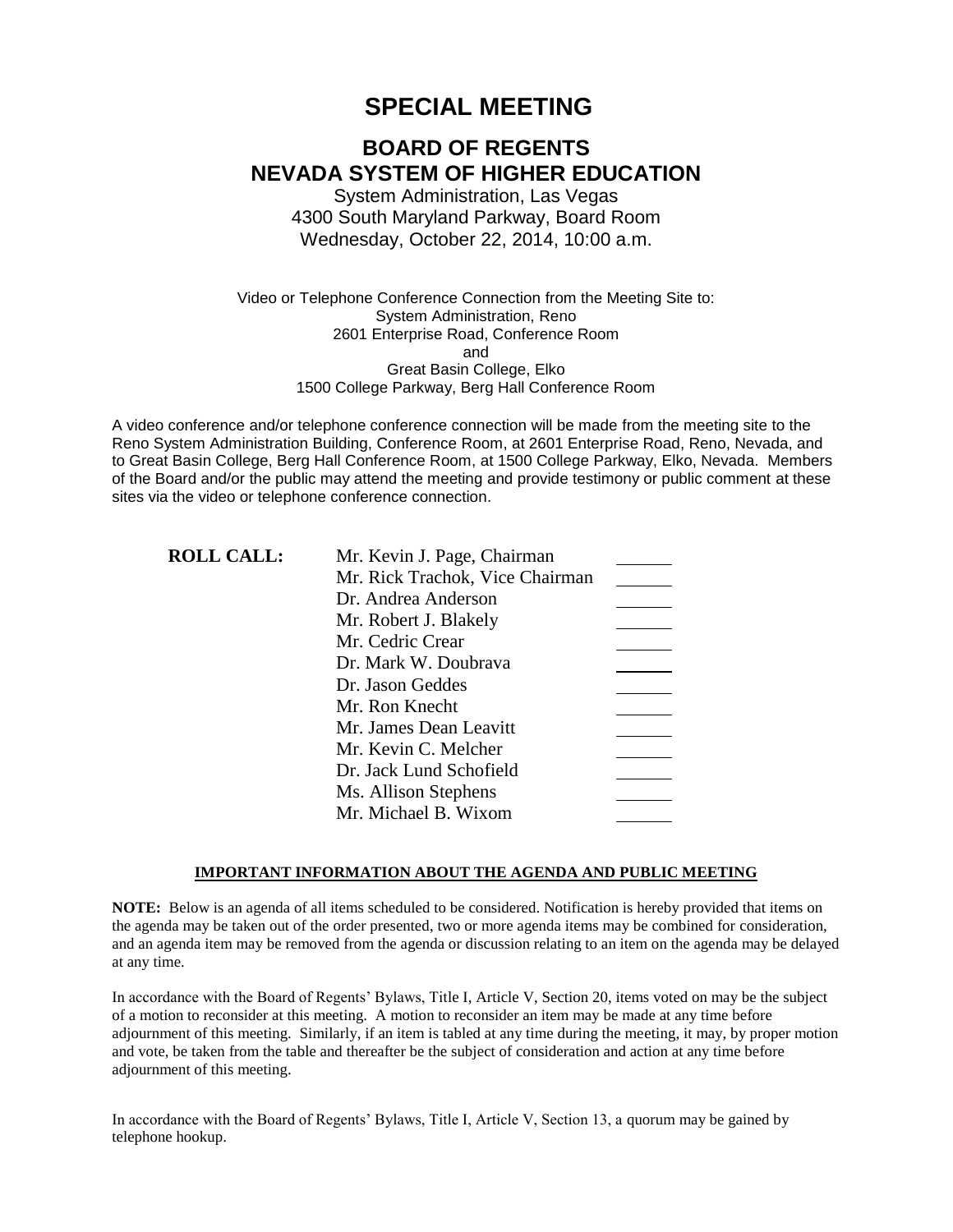Some agenda items are noted as having accompanying reference material. Reference material may be accessed on the electronic version of the agenda by clicking the reference link associated with a particular item. The agenda and associated reference material may also be accessed on the Internet by visiting the Board of Regents' website at:

### <http://system.nevada.edu/Nshe/index.cfm/administration/board-of-regents/meeting-agendas/>

Many public libraries have publicly accessible computer terminals. Copies of the reference material and any additional support materials that are submitted to the Board of Regents' Office and then distributed to the members of the Board of Regents after the mailing of this agenda but before the meeting, will be made available as follows: 1. Copies of any such materials are available at the Board of Regents' Office at 2601 Enterprise Road, Reno, Nevada and the Board of Regents' Office at 4300 South Maryland Parkway, Las Vegas, Nevada. A copy may be requested by calling Patricia Rogers at (775) 784-4958; 2. Copies of any such materials will also be available at the meeting site.

Reasonable efforts will be made to assist and accommodate physically disabled persons attending the meeting. Please call the Board Office at (775) 784-4958 in advance so that arrangements may be made.

# **CALL TO ORDER – ROLL CALL**

### **PLEDGE OF ALLEGIANCE**

### **1. PUBLIC COMMENT INFORMATION ONLY**

Public comment will be taken during this agenda item. No action may be taken on a matter raised under this item until the matter is included on an agenda as an item on which action may be taken. Comments will be limited to two minutes per person. Persons making comment will be asked to begin by stating their name for the record and to spell their last name. The Board Chair may elect to allow additional public comment on a specific agenda item when that agenda item is being considered.

In accordance with Attorney General Opinion No. 00-047, as restated in the Attorney General's Open Meeting Law Manual, the Board Chair may prohibit comment if the content of that comment is a topic that is not relevant to, or within the authority of, the Board of Regents, or if the content is willfully disruptive of the meeting by being irrelevant, repetitious, slanderous, offensive, inflammatory, irrational or amounting to personal attacks or interfering with the rights of other speakers.

*ESTIMATED TIME: 15 mins.*

### **2. BOARD CHAIRMAN'S REPORT INFORMATION ONLY**

Chairman Kevin J. Page will discuss current NSHE events and his current activities as Board Chairman.

*ESTIMATED TIME: 5 mins.*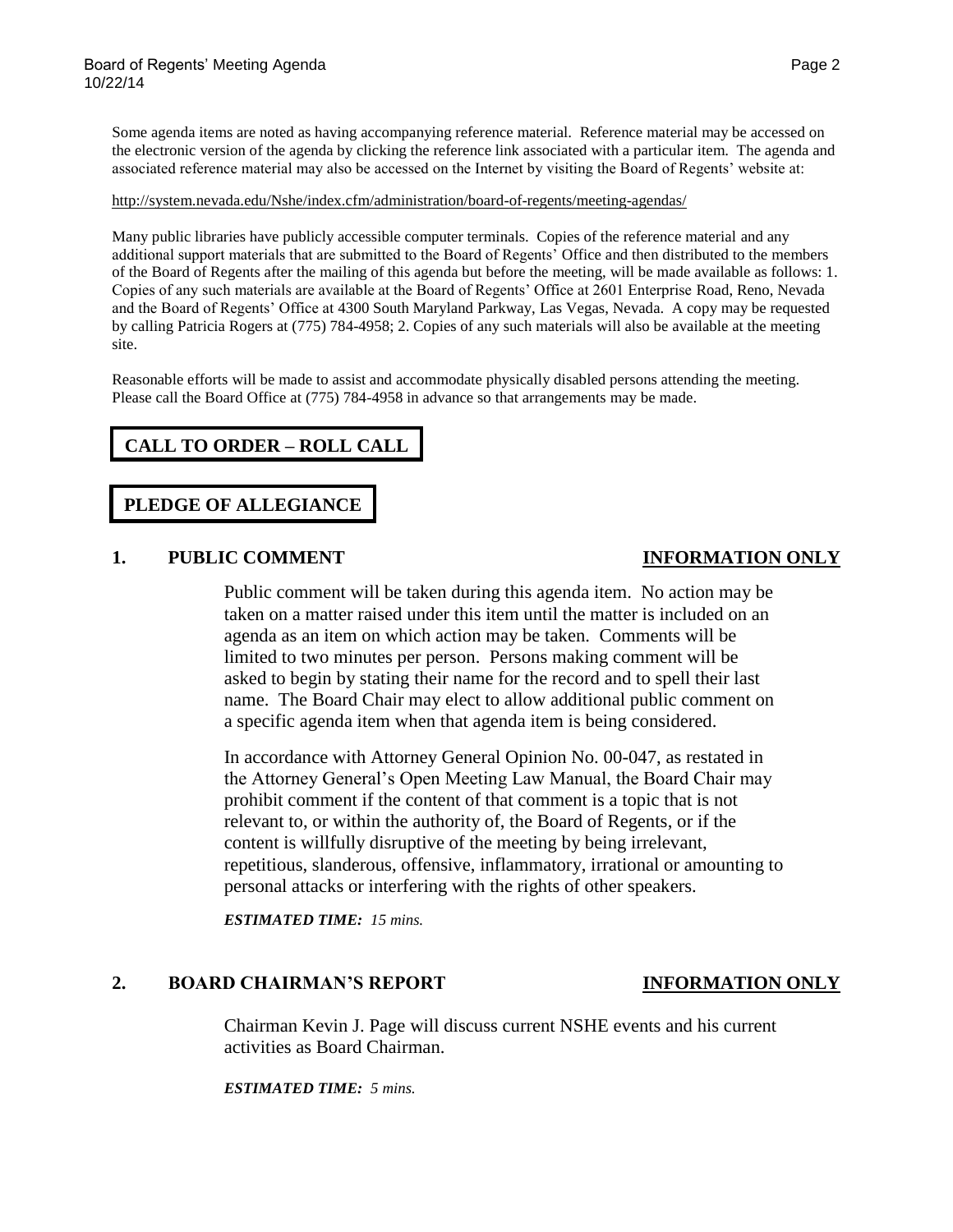## **3. iNTEGRATE 2 VENDOR SELECTION FOR POSSIBLE ACTION AND RELATED** *HANDBOOK* **DATA MANAGEMENT STANDARDS REVISION**

Chancellor Daniel J. Klaich will present for Board approval a recommendation for selection of a vendor to implement the iNtegrate 2 project, including a discussion of project budget issues, and additionally will request authority to negotiate the terms and conditions of a contract with the vendor, subject to consultation with the Board Chairman. Chancellor Klaich will also request Board approval of proposed amendments to the Board of Regents *Handbook,* Title 4, Chapter 21, Section 6 (new) in connection with implementation of iNtegrate 2 to add provisions including addressing proprietary rights to System administrative data; creation of a unified database for System human resources, financial and related transactions; construction of a database schema for reflecting changes in discrete data elements within the database; and maintenance and enforcement of a data dictionary for the unified database.

*[\(Ref. BOR-3a,](http://system.nevada.edu/tasks/sites/Nshe/assets/File/BoardOfRegents/Agendas/2014/oct-mtgs/bor-ref/Ref%203a.pdf) [Ref. BOR-3b,](http://system.nevada.edu/tasks/sites/Nshe/assets/File/BoardOfRegents/Agendas/2014/oct-mtgs/bor-ref/Ref%203b.pdf) [Ref. BOR-3c](http://system.nevada.edu/tasks/sites/Nshe/assets/File/BoardOfRegents/Agendas/2014/oct-mtgs/bor-ref/Ref%203c.pdf) and [Ref. BOR-3d\)](http://system.nevada.edu/tasks/sites/Nshe/assets/File/BoardOfRegents/Agendas/2014/oct-mtgs/bor-ref/Ref%203d.pdf)*

*ESTIMATED TIME: 60 mins.*

## **4. APPOINTMENT TO NEVADA STATE FOR POSSIBLE ACTION BOARD OF EDUCATION**

*Nevada Revised Statutes* (NRS) 385.021 provides that the State Board of Education includes one nonvoting member appointed by the Governor who represents the Nevada System of Higher Education, who is nominated by the Board of Regents. Pursuant to NRS 385.021, the Board of Regents will consider the appointment of a representative of the Nevada System of Higher Education to serve on the State Board of Education as a non-voting member for a term of one year, commencing January 6, 2015*. [\(Ref. BOR-4\)](http://system.nevada.edu/tasks/sites/Nshe/assets/File/BoardOfRegents/Agendas/2014/oct-mtgs/bor-ref/Ref%204.pdf)*

*ESTIMATED TIME: 5 mins.*

## **5. CHANGE OF JUNE 11-12, 2015, FOR POSSIBLE ACTION BOARD MEETING LOCATION**

The Board may approve a change of location for the June 11-12, 2015, meeting to the System Office in Las Vegas, with concurrent committee meetings on the UNLV campus. This proposed change is a result of the input of the NSHE institutional presidents on the ability of and burdens placed on the institutions to host Board meetings on the institutional campuses. Specifically, a request was made by TMCC President Maria Sheehan that the June 11-12, 2015, meeting not be hosted on the TMCC campus due to the inherent and logistical burdens placed on the campus to host a Board meeting.

*ESTIMATED TIME: 5 mins.*